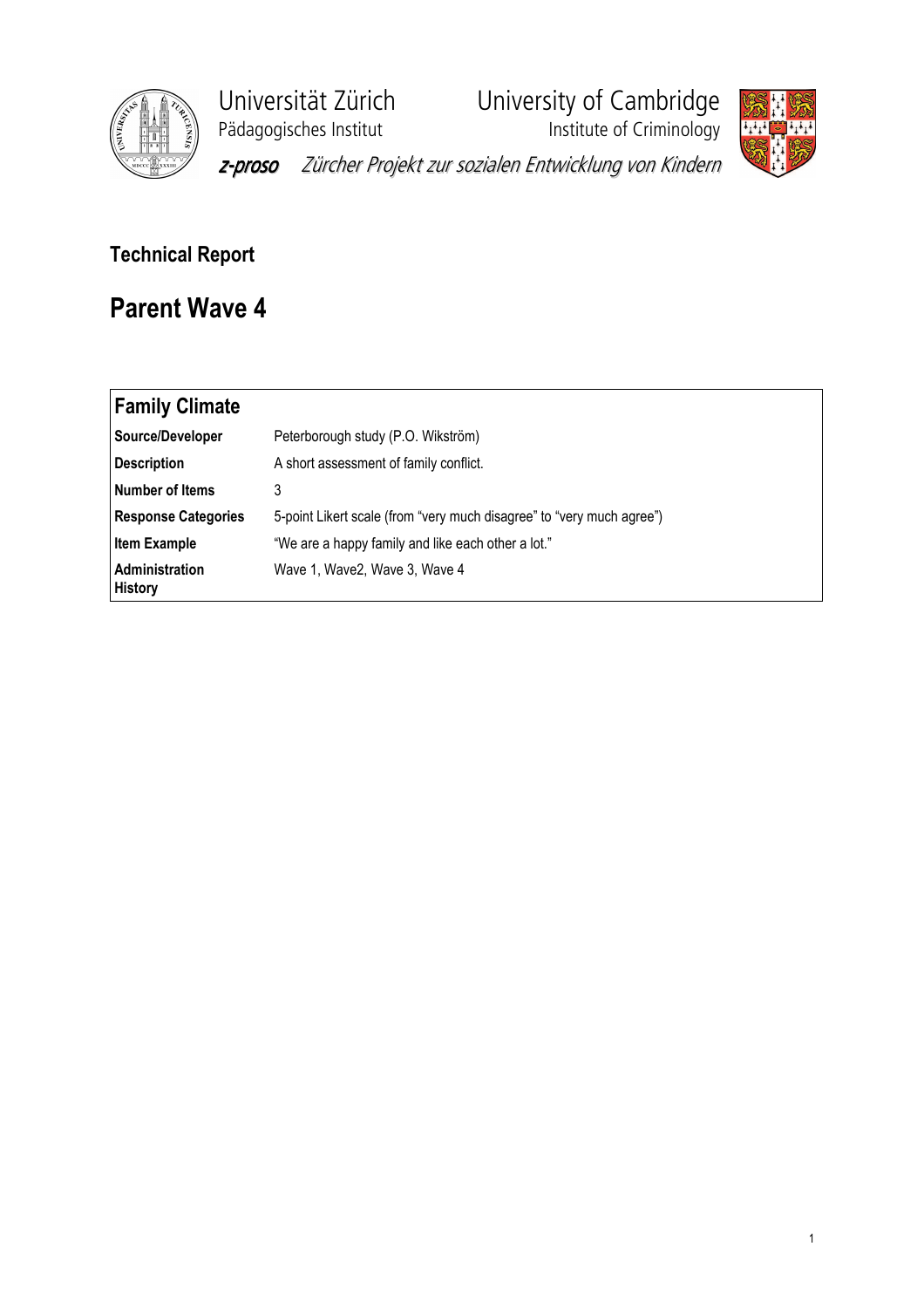| Variable                                                                  |                             | 5-point Likert scale                                                                                                                |                  |                                                                               |                |              |                    |                  |              |                   |              |
|---------------------------------------------------------------------------|-----------------------------|-------------------------------------------------------------------------------------------------------------------------------------|------------------|-------------------------------------------------------------------------------|----------------|--------------|--------------------|------------------|--------------|-------------------|--------------|
| <b>Values</b>                                                             |                             |                                                                                                                                     |                  |                                                                               |                |              |                    |                  |              |                   |              |
|                                                                           | 1- very much disagree       |                                                                                                                                     |                  |                                                                               |                |              |                    |                  |              |                   |              |
|                                                                           | 2- somewhat disagree        |                                                                                                                                     |                  |                                                                               |                |              |                    |                  |              |                   |              |
|                                                                           |                             | 3- neither agree nor disagree                                                                                                       |                  |                                                                               |                |              |                    |                  |              |                   |              |
|                                                                           | 4- somewhat agree           |                                                                                                                                     |                  |                                                                               |                |              |                    |                  |              |                   |              |
|                                                                           | 5- very much agree          |                                                                                                                                     |                  |                                                                               |                |              |                    |                  |              |                   |              |
|                                                                           | 7- Does not apply (MISSING) |                                                                                                                                     |                  |                                                                               |                |              |                    |                  |              |                   |              |
|                                                                           |                             | 8- Don't know/ Can't remember (MISSING)                                                                                             |                  |                                                                               |                |              |                    |                  |              |                   |              |
|                                                                           |                             | 9- No answer/ Answer refused (MISSING)                                                                                              |                  |                                                                               |                |              |                    |                  |              |                   |              |
| Variable                                                                  |                             |                                                                                                                                     |                  |                                                                               |                |              |                    |                  |              |                   |              |
| Wording &                                                                 | Variable Name               | Label                                                                                                                               |                  | Wording                                                                       |                |              |                    |                  |              | Missings (%)      |              |
| Case                                                                      | P4_7010                     | Family Climate 1                                                                                                                    |                  | We are a happy family that like each other a lot                              |                |              |                    |                  |              |                   |              |
| <b>Summary</b>                                                            |                             | Family Climate 2                                                                                                                    |                  |                                                                               |                |              |                    |                  |              | $(0.3\%)$         |              |
|                                                                           | P4 _7020                    |                                                                                                                                     |                  | We are a very tight family that like to spend time together as much as we can |                |              |                    |                  |              | $(0.3\%)$         |              |
|                                                                           | P4_7030                     | Family Climate 3<br>We have a lot of conflicts in the family and often get angry with each other                                    |                  |                                                                               |                |              |                    | (0.3%)           |              |                   |              |
|                                                                           | Total $N = 1075$            |                                                                                                                                     |                  |                                                                               |                |              |                    |                  |              |                   |              |
| <b>Descriptive</b>                                                        |                             |                                                                                                                                     |                  |                                                                               |                |              |                    |                  |              |                   |              |
|                                                                           |                             |                                                                                                                                     |                  |                                                                               |                |              |                    |                  |              |                   |              |
|                                                                           |                             |                                                                                                                                     |                  |                                                                               |                |              |                    |                  |              | $\alpha$ If Item  |              |
|                                                                           | Variable                    |                                                                                                                                     |                  | <b>Standard</b>                                                               |                |              |                    |                  | Item-Scale   | Removed           |              |
|                                                                           | Name                        | Label                                                                                                                               | Mean             | <b>Deviation</b>                                                              | Min.           | Max.         | <b>Skewness</b>    | Kurtosis         | Correlation  | $(\alpha = .569)$ |              |
|                                                                           | P4_7010                     | Family Climate 1                                                                                                                    | 4.60             | .677                                                                          |                | 9            | $-1.77$            | 7.17             | .470         | .369              |              |
|                                                                           | P4 7020<br>P4 _7030r        | Family Climate 2<br>Family Climate 3                                                                                                | 4.39<br>1.96     | .792<br>.970                                                                  | 1              | 9<br>9       | $-1.28$<br>1.23    | 3.52<br>2.66     | .411<br>.296 | .419<br>.640      |              |
|                                                                           |                             | Comments: The variable P4_7030 has been reverse-scored (P4_7030r) and then it has been removed from the scale due to low item-scale |                  |                                                                               |                |              |                    |                  |              |                   |              |
|                                                                           | correlation.                |                                                                                                                                     |                  |                                                                               |                |              |                    |                  |              |                   |              |
|                                                                           |                             |                                                                                                                                     |                  |                                                                               |                |              |                    |                  |              |                   |              |
|                                                                           |                             |                                                                                                                                     |                  |                                                                               |                |              |                    |                  |              |                   |              |
|                                                                           |                             | Family Climate scale (P4_fclimate)                                                                                                  |                  |                                                                               |                |              |                    |                  |              |                   |              |
|                                                                           |                             |                                                                                                                                     |                  | <b>Standard</b>                                                               |                |              | Skew-              |                  |              | <b>ANOVA</b>      |              |
|                                                                           | Group                       | N<br>1072                                                                                                                           | Mean<br>3.50     | <b>Deviation</b><br>0.63                                                      | Min.<br>0.000  | Max.<br>8.00 | ness<br>$-1.29$    | Kurtosis<br>6.15 | df           | F                 |              |
|                                                                           | Full sample                 |                                                                                                                                     |                  |                                                                               |                |              |                    |                  |              |                   |              |
|                                                                           | Gender                      |                                                                                                                                     |                  |                                                                               |                |              |                    |                  | $\mathbf{1}$ | .094              |              |
|                                                                           | Girls                       | 516<br>556                                                                                                                          | $3.50\,$<br>3.49 | 0.60<br>0.66                                                                  | 0.000<br>0.500 | 4.00<br>8.00 | $-1.91$<br>$-0.84$ | 5.96<br>6.22     |              |                   |              |
|                                                                           | Boys                        |                                                                                                                                     |                  |                                                                               |                |              |                    |                  |              |                   |              |
|                                                                           | Treatment                   |                                                                                                                                     |                  |                                                                               |                |              |                    |                  | 3            | .372              |              |
| <b>Statistics</b><br>Sum Index<br><b>Descriptive</b><br><b>Statistics</b> | Control                     | 290                                                                                                                                 | 3.47             | 0.62                                                                          | 1.000          | 4.00         | $-1.54$            | 2.81             |              |                   |              |
|                                                                           | Triple P<br><b>PATHS</b>    | 255<br>306                                                                                                                          | 3.49<br>3.49     | 0.59<br>0.70                                                                  | 0.000<br>0.000 | 4.00<br>8.00 | $-1.68$<br>$-0.58$ | 5.05<br>8.00     |              |                   | .759<br>.774 |

Comments:

1) The variable P4 \_7030 has been excluded from the scale. The scale has been constructed by taking the average of the remaining variables. No missing variable was allowed. For the purpose of rescaling, 1 has been subtracted from the total scale.

2) The results of the ANOVA are highly significant for the language groups. ANOVA yielded no significant results either for the gender groups or the treatment groups.

Language 8 5.584 .000

German 737 3.45 0.63 0.000 8.00 -0.97 7.00 Albanian 49 3.66 0.37 3.000 4.00 -0.62 -0.93 Bos./Cro./ Serb. 71 3.45 0.37 3.000 4.00 -0.52 -0.93<br>
Bos./Cro./ Serb. 71 3.85 0.35 2.000 4.00 -3.18 12.23<br>
English 18 3.58 0.55 2.500 4.00 -1.27 0.45 English 18 3.58 0.55 2.500 4.00 -1.27 0.45 Italian 16 3.56 0.83 1.500 4.00 -1.70 1.61 Portuguese 58 3.61 0.76 0.000 4.00 -1.70 1.01<br>Portuguese 58 3.61 0.76 0.000 4.00 -2.93 10.37<br>Spanish 39 3.24 0.76 1.000 4.00 -1.14 1.04 Spanish 39 3.24 0.76 1.000 4.00 -1.14 1.04 Tamil 48 3.34 0.68 1.500 4.00 -1.00 0.20 Turkish 36 3.68 0.54 2.000 4.00 -1.97 3.71